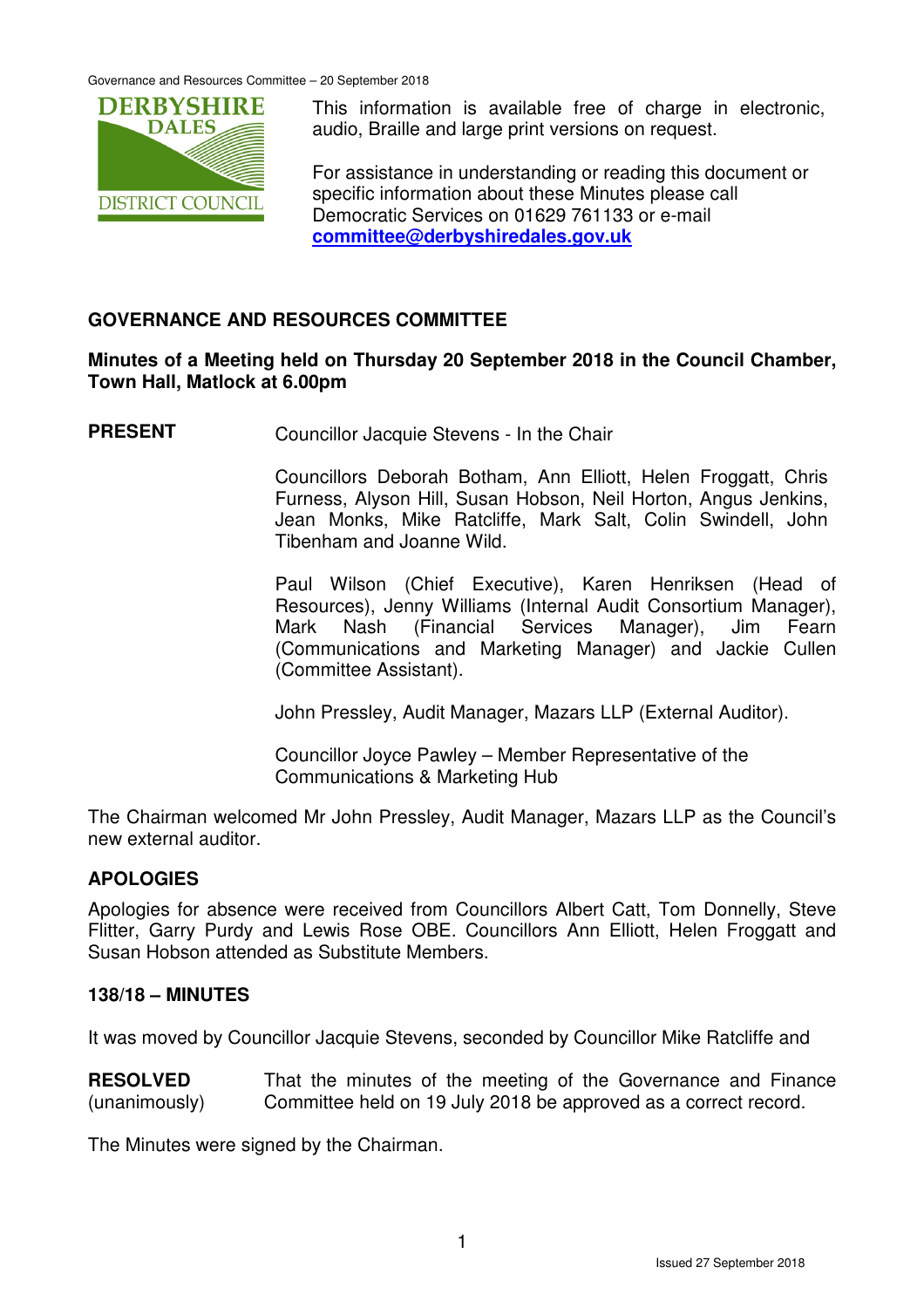#### **139/18 – QUESTIONS PURSUANT TO RULE OF PROCEDURE NUMBER 15**

#### **Councillor Mike Ratcliffe asked the following question of Councillor Jacquie Stevens, Chair of the Governance & Resources Committee:**

"I broadly welcome the new Communications & Marketing Strategy. Clear and open twoway communication is essential for maintaining good public relations. However given the level of frustration and annoyance exhibited by residents towards recent DDDC consultations, will the chair of this committee call for a more in-depth review of how District Council Consultations are formulated and carried out; one that listens to the views and opinions of residents, members and officers?"

Councillor Jacquie Stevens gave the following response:

I am sure that Councillor Ratcliffe is aware that the District Council's Consultation and Engagement Strategy 2014-2019 describes the purpose, principles and priorities in respect of consultation and engagement activity undertaken by the District Council.

Each year the District Council prepares an Equality, Consultation and Engagement Plan which sets out the activity planned for the coming year in line with the strategy's objectives. The most recent was approved by this committee on the 14 June.

In common with most other local authorities and Government Departments, the District Council uses a variety of approaches in order to engage with our residents.

These include:

- Website homepage news slider
- E-newsletter (over 2000 subscribers)
- Press release to all local media including coverage on Derbyshire Live website and social media channels
- Facebook post (currently over 18,000 people reached)
- Twitter posts

Press releases issued by the District Council don't only go to local and regional media outlets; we also hit village blogs and newsletters, where they have provided their details.

I believe that we are all aware that Resources to carry out consultation are limited. Whereas 10 years ago the Council had a full-time consultation officer and paid for surveys, now we only have 0.2 of a full time consultation post and most surveys are carried out at no cost. This is a reflection of diminishing resources in local authorities over that period, but it also reflects the rise of the internet and the move towards digital by default consultations.

Whilst we do use the internet for surveys (at no or low cost), this is far from the only means of consultation that the District Council uses. We also hold regular Area Community Forums and Parish and Town Council conferences, to engage directly with local communities and their representatives. We hold focus groups on specific topics (e.g. the Corporate Plan), and we still write directly to individuals affected by specific proposals (e.g. the discretionary rate relief policy).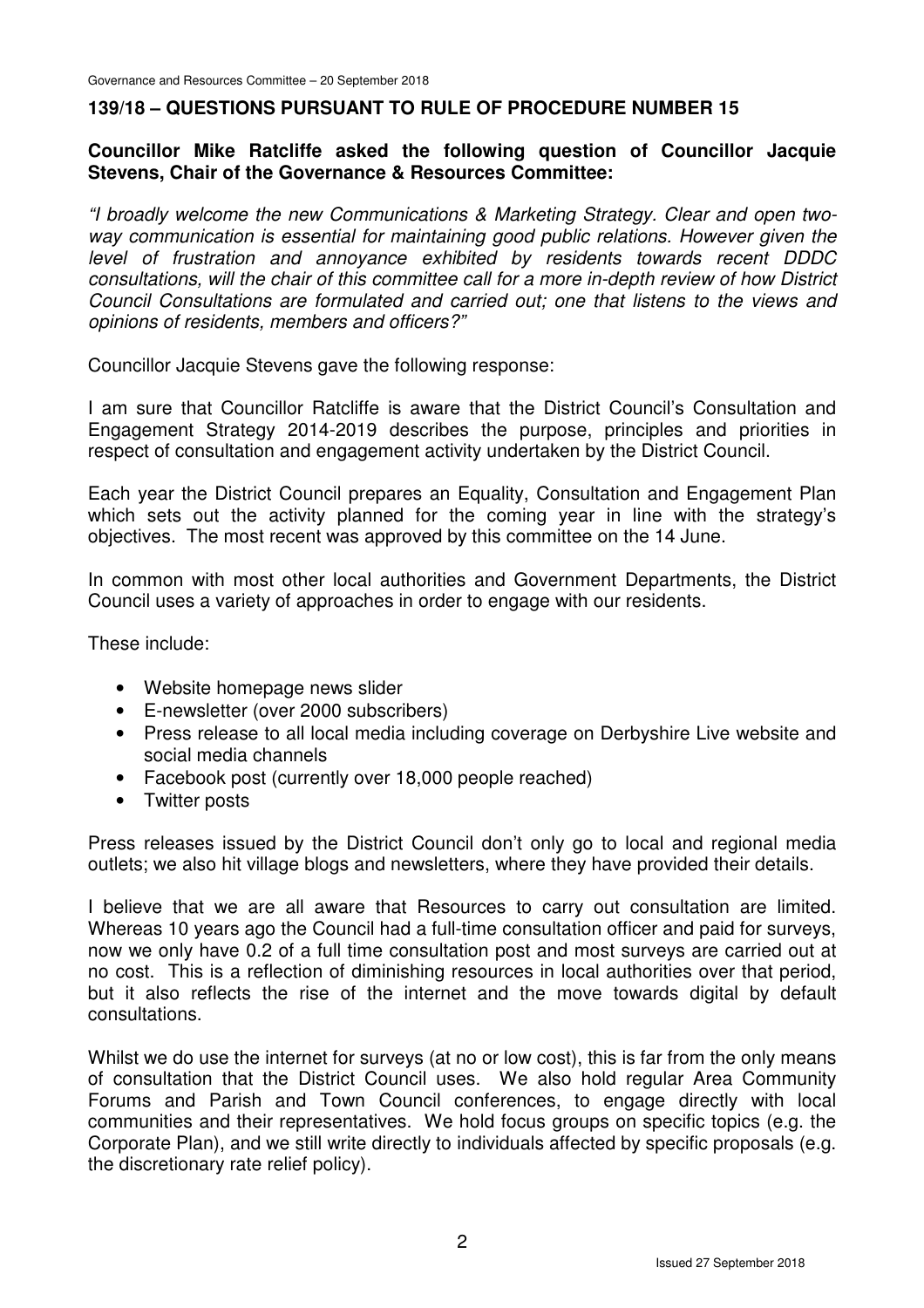The business community in the Derbyshire Dales can be hard to reach, so we recently held the first business breakfast for Chief Executives of our largest employers.

What Cllr Ratcliffe says about residents exhibiting frustration at consultation is true in isolated cases, but overall the facts do not bear this out.

The recent waste consultation, which has been undertaken by the District Council and is possibly the root of your question, has been published extensively and so far has resulted in over 2,000 responses being received which is the highest number yet achieved since we started using Survey Monkey back in 2015.

As a comparison, it exceeds the responses received to highly emotive subjects such as the Local Plan (573), public conveniences (672) and the car parking review (1434). An open online survey response of this magnitude i.e. in excess of 2000 is therefore an excellent response.

As a Council, we need to acknowledge that we can't force the unengaged to become engaged, any more than we can force someone to sign up for one of our e-newsletters. It's a choice, and the fact that some residents haven't completed the waste questionnaire does not mean that they haven't seen it publicised. It could be that they are simply apathetic (or perhaps too busy).

I acknowledge that there will be a large proportion of our residents who are not engaged with social media, do not purchase the local newspapers and are perhaps not engaged in local affairs. However, Ward Members also have a role to play in disseminating information through their own communication channels. This is a collective responsibility and we all need to contribute in order to make sure it is effective.

With regard to listening to the views and opinions of members and officers, I believe that we are already doing this. In addition to consulting we now hold Councillor Briefings and Workshops on important issues such as the outsourcing of leisure service management before we have to reach a decision. We now have dates scheduled for Briefings and workshops to take place to discuss the way forward with regard to the Waste contract.

I therefore consider that the consultation we do is fit for purpose, given the resources available, and does not require an in-depth review.

Cllr Stevens also advised the Committee that since preparing her response, the number of responses to the Waste consultation had risen from 2,000 to approximately 2,400.

#### **140/18 – ANTI-FRAUD, BRIBERY AND CORRUPTION STRATEGY (INCLUDING MONEY LAUNDERING)**

The Committee considered a draft updated Anti-Fraud, Bribery and Corruption Strategy (including Money Laundering Policy) which was attached as Appendix 1 to the report.

The strategy that had been recommended for adoption had been reviewed and updated in accordance with good practice for all public bodies, and it was noted that the main change in the document was to reflect the requirements of The Money Laundering, Terrorist Financing and Transfer of Funds (information on the payer) Regulations 2017. If there were further legislative or changes in best practice then the strategy would be reviewed accordingly.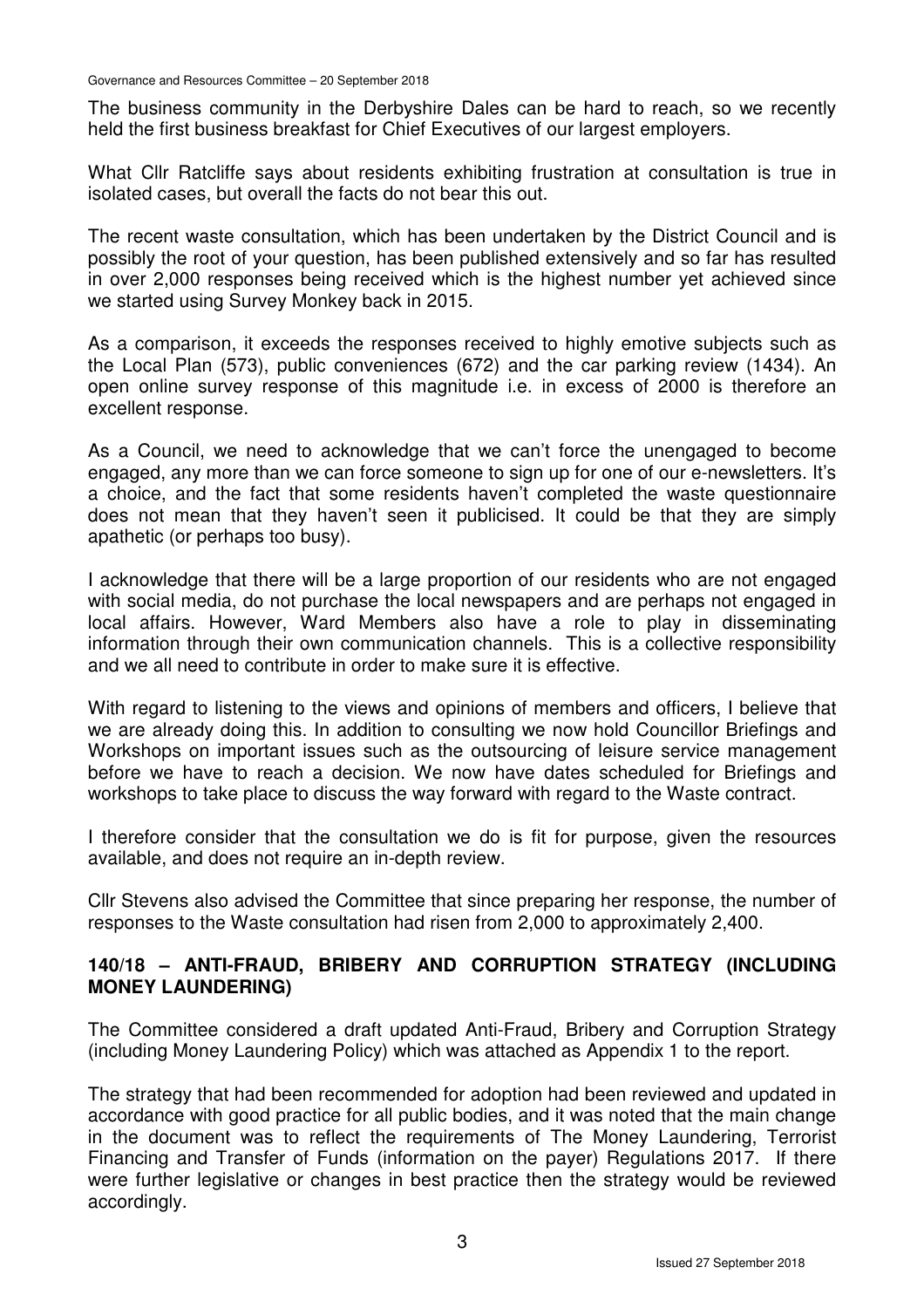In response to questions from Members regarding failure of the public to disclose suspected fraud, and whether this itself was a crime, the Head of Resources said she would refer the matter to the Benefits Manager and would bring a report back to a future meeting of this committee.

It was moved by Councillor Mike Ratcliffe, seconded by Councillor Swindell and

**RESOLVED** (unanimously) That the Anti-Fraud, Bribery and Corruption Strategy (including Money Laundering Policy) attached at Appendix 1 to the report is approved.

### **141/18 – INTERNAL AUDIT REPORTS CONCLUDED UNDER THE 2018/2019 OPERATIONAL AUDIT PLAN**

The Committee was asked to consider the internal audit reports produced in respect of the 2018/2019 Internal Audit Plan, approved by the Chair and Vice Chair of the Governance and Resources Committee on 1st March 2018 (meeting cancelled due to snow).

Reports were issued as Drafts with five working days being allowed for the submission of any factual changes, after which time the report was designated as a Final Report. Fifteen working days were allowed for the return of the Implementation Plan.

Appendix 1 to the report showed for each report a summary of the level of assurance that could be given in respect of the audit area examined and the number of recommendations made / agreed where a full response had been received. The overall assessment of the assurance that could be given in terms of the controls in place and the system's ability to meet its objectives and manage risk was given in accordance with the classifications set out in the report.

It was noted that 3 reports had been issued, all with a conclusion of "Substantial Assurance"; 2 medium and 2 low priority recommendations had been made within the reports and subsequently accepted by management. No issues of fraud had been identified.

It was moved by Councillor Chris Furness, seconded by Councillor Mike Ratcliffe and

**RESOLVED** (unanimously) That the findings and conclusions of the internal audit reviews that have taken place this period are noted.

## **142/18 - COMMUNICATIONS AND MARKETING STRATEGY**

The Committee considered a report that set out how residents, employees and service users were kept informed about what the District Council was doing; how it was spending public money; and the District Council services that could be accessed.

The adopted Strategy, attached as Appendix 1 to the report, set out a multi-channel approach to reach a wide variety of customers and stakeholders, underlining traditional forms of communication while embracing more modern approaches in accordance with the aims listed in the report. It was felt however that an additional paragraph should be added to the Strategy this year, setting out clearly that surveys and questionnaires supporting the council's consultations with residents, businesses and other stakeholders would be digital by default, although paper versions of online surveys and questionnaires could be made available on request. Consultations would continue to be promoted using a combination of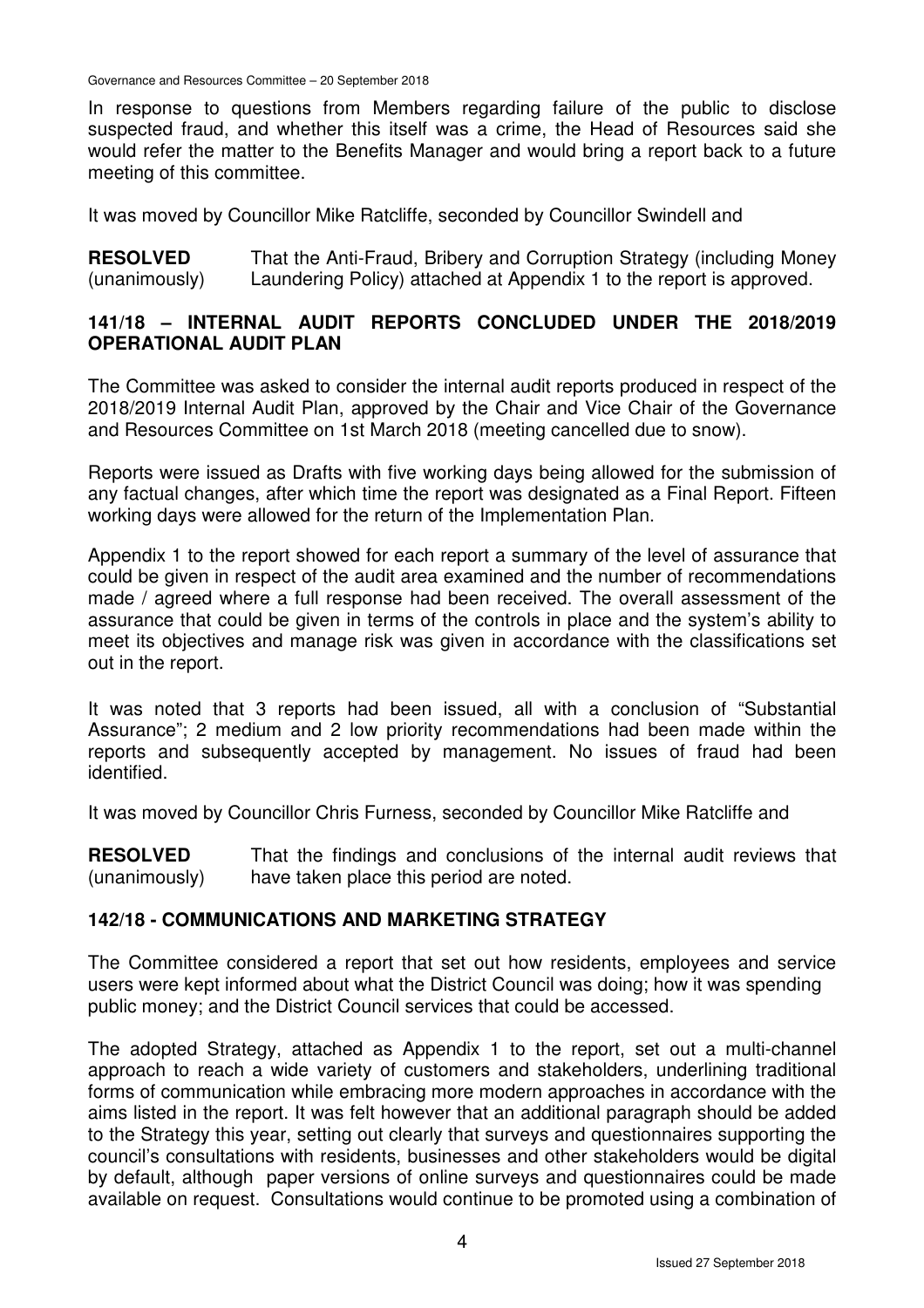digital and traditional media and, where timing allowed, through the twice-yearly Dales Matters residents' newsletter.

A review of the 2017/18 action plan was set out in the report, and it was reported that 9 of the Council's 16 new boundary welcome signs were now sponsored by local businesses on a two-year basis, bringing in £10,190 sponsorship income against an original outlay of £2,785. New signs had been ordered for the Council's 30 smaller parks and gardens; new external signage at the Town Hall was now complete; 100 bench plaques had been installed in the larger parks, and new temporary signs had been designed in-house for use during this year's Matlock Bath Illuminations, creating a specific high quality corporate identity for the event.

The focus for the Action Plan 2018/19 was once again to allocate a sum from the communications budget set aside annually to improve the reputation of the District Council, as set out in the report. The Communications & Marketing Hub had agreed that in the coming year the Council needed to continue to address the issue of signage in a third phase, as detailed in the report. The full Action Plan was outlined in the report.

It was moved by Councillor Mike Ratcliffe, seconded by Councillor Susan Hobson and

#### **RESOLVED** (unanimously) 1. That the strategic framework of the current Communications and Marketing Strategy is noted;

- 2. That the addition of a paragraph in the Communications and Marketing Strategy is approved (paragraph 1.7 of the report), setting out the District Council's digital-by-default approach to surveys and questionnaires that support consultations with residents, businesses and other stakeholders;
- 3. That the action plan for 2018/2019 is approved.

## **143/18 – REVENUE BUDGET MONITORING QUARTER 1 2018/19**

The Committee considered a report that summarised the Council's forecast outturn position as at the end of June 2018, in line with a response to recommendations made by both internal and external audit for the Council to increase the frequency of reporting budget monitoring to Councillors.

On 5th March 2018 Council set a total revenue budget of £10,306,550. The full year forecast to March 2019 based on initial monitoring and identification of major variances was tabled in the report. This projected an underspend of £55,000 with the major variances (as described in the report) and other smaller variances currently offsetting each other. All budgets would be revisited in detail and revised at quarter 2.

It was moved by Councillor Chris Furness, seconded by Councillor Jean Monks and

**RESOLVED** (unanimously) That the identified variances and current overall forecast position are noted.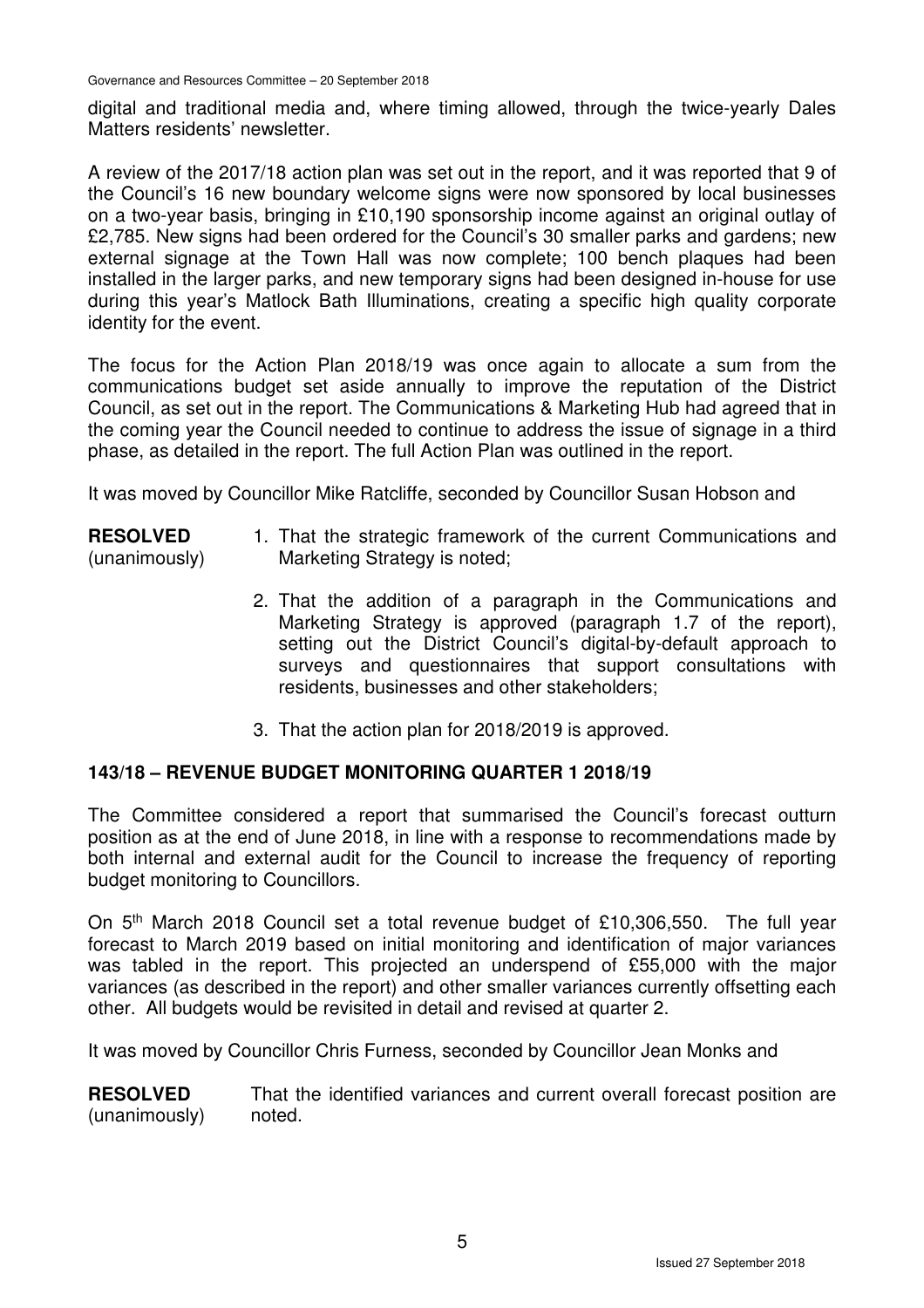## **144/18 – RISK MANAGEMENT – CHIEF EXECUTIVE'S ANNUAL REPORT & UPDATED RISK MANAGEMENT POLICY AND STRATEGY**

The Committee considered an update for approval on the Council's Risk Management Policy and Strategy, approved by this Committee in September 2016.

The first part of the report covered the Chief Executive's Annual Report, which described the current risk management processes and working practices. The report illustrated the strategic risks and scored them as high (red), medium (yellow) or low (green), and showed the actions that were planned to mitigate or reduce the risks.

The second part of the report recommended an updated Policy and Strategy for Members' approval. Revisions to the document reflected the current organisation structure, processes and procedures.

The Council's recent developments and achievements in connection with ongoing risk management activities were set out in the third and final part of the report. The current Strategic Risks considered by relevant officers and documented within the Strategic Risk Register were identified and reported to the Corporate Leadership team in June 2018, and were reproduced in the chart at paragraph 1.4.1 of the report. A comparison of current risks with the chart shown in last year's report showed an improved situation with fewer high risks, as illustrated in the table at paragraph 1.4.2 of the report.

Service managers and the Risk Continuity Group had identified that further mitigating actions were required in order to further mitigate strategic risks and reduce the Council's risk profile, as set out in paragraph 1.5 of the report.

It was moved by Councillor Angus Jenkins, seconded by Councillor Colin Swindell and

**RESOLVED** (unanimously) 1. That the report and risk management arrangements be approved.

> 2. That the Risk Management Strategy and Policy 2018 – 2020 be approved.

#### **145/18 – COMPLAINTS MONITORING**

Councillor Angus Jenkins left the meeting at 7.16pm during discussion of this item.

The Committee considered a report that provided information on: formal complaints made under the District Council's internal Complaints Procedures; those referred to the Local Government Ombudsman; and against individual elected member behaviour at town, parish and District Council level.

During 2017/18 the District Council received 61 official complaints, compared to 45 in the previous year. The number of complaints by service area compared to the previous year was tabled in paragraph 1.1 of the report. Of particular note was the increase in complaints regarding car parking and development management, as set out in the report.

It was noted that 11 complaints were referred to the Chief Executive for review during the year, which was an increase of 4 from the previous year. Those Complainants who remained dissatisfied with the handling of their complaint following the final stage of the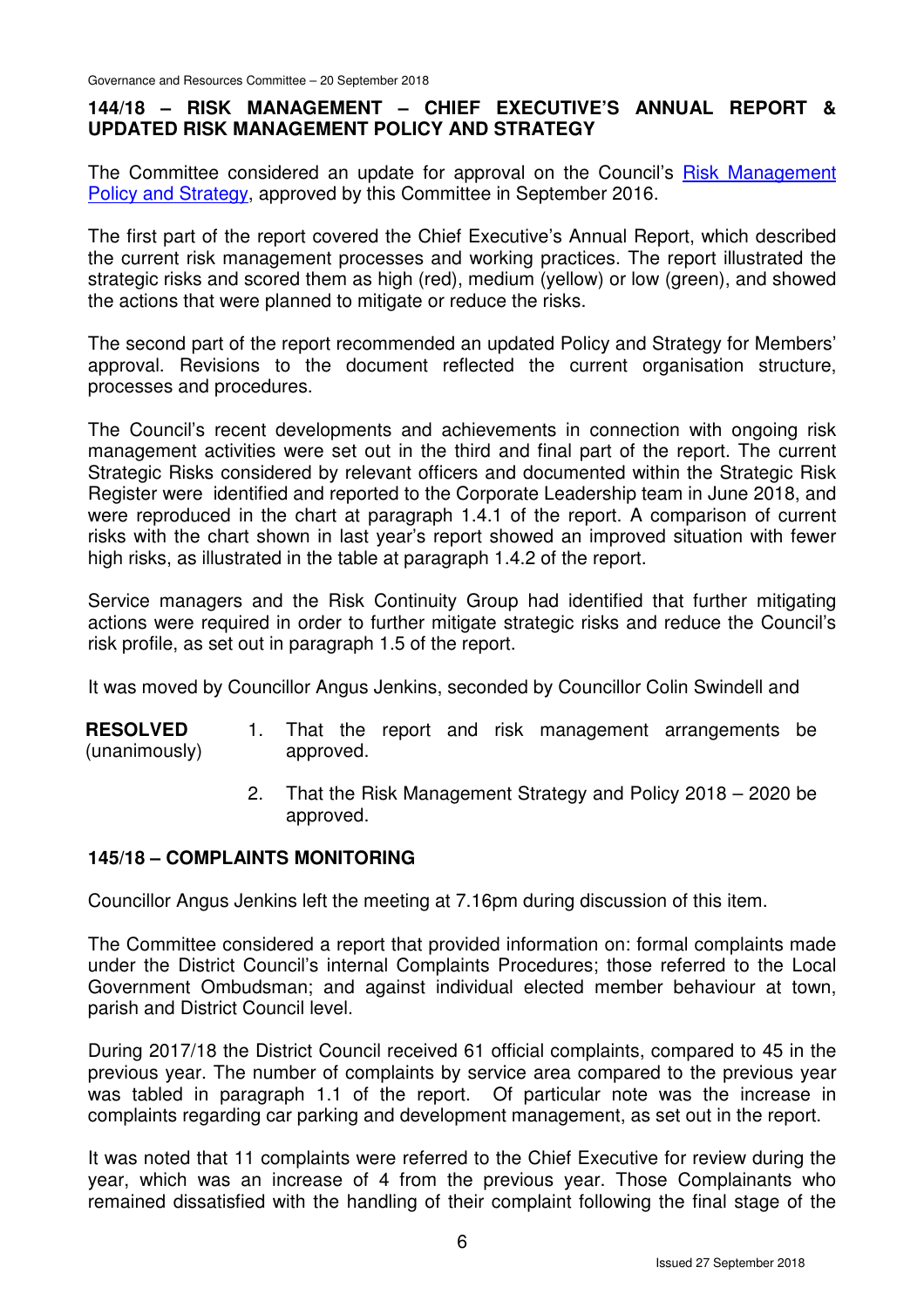internal complaints procedure could take their issue up with the Local Government Ombudsman (LGO). The LGO's annual review letter was attached at Appendix 2 to the report and showed that 2 complaints relating to the District Council were received during this period, and 8 decisions were issued which were summarised in paragraph 2 of the report. It was noted that no findings were made against the District Council, which was a significant achievement.

The monitoring officer received 2 complaints about individual member behaviour during 2017/18, which under the provisions of the localism act were required to be assessed against agreed criteria and the relevant authority's code of conduct, in consultation with the independent person. The assessment procedure was outlined in the report, and the complaints received and outcomes in 2017/18 were tabled in paragraph 3.4 of the report.

The Confidential Reporting Policy, or Whistleblowing Policy, required the Monitoring Officer to report to the Committee periodically on matters referred to her under the terms of the Policy. No matters were referred under the policy in 2017/18.

It was moved by Councillor Chris Furness, seconded by Councillor Colin Swindell and

**RESOLVED** That the report is noted.

(unanimously)

# **146/18 – EXCLUSION OF PUBLIC AND PRESS**

It was moved by Councillor Jacquie Stevens, seconded by Councillor Colin Swindell and

**RESOLVED** (unanimously) That members of the public be excluded from the meeting for the remaining item of business to avoid disclosure of exempt information.

## **147/18 – ARREARS FOR WRITE-OFF**

The Committee considered a report that provided information about debtor write offs authorised by the Head of Resources under delegated authority and that sought approval for the write off of individual debts exceeding £1,500 in accordance with the Council's Financial Regulations.

The Governance and Resources committee agreed in July 2018 that a report on arrears for write off would be presented to this committee twice a year. This was the first report for 2018/19.

It was reported that the debts detailed in the report had been pursued through all appropriate methods of recovery open to the Council and were now referred to this Committee for authorisation to write them off. It was noted that any debt would be reinstated where further information subsequently came to light that allowed further recovery action to be pursued.

The amounts recommended for write-off were detailed in Appendix 1 to the report and summarised in the body of the report.

It was moved by Councillor Colin Swindell, seconded by Councillor Chris Furness and